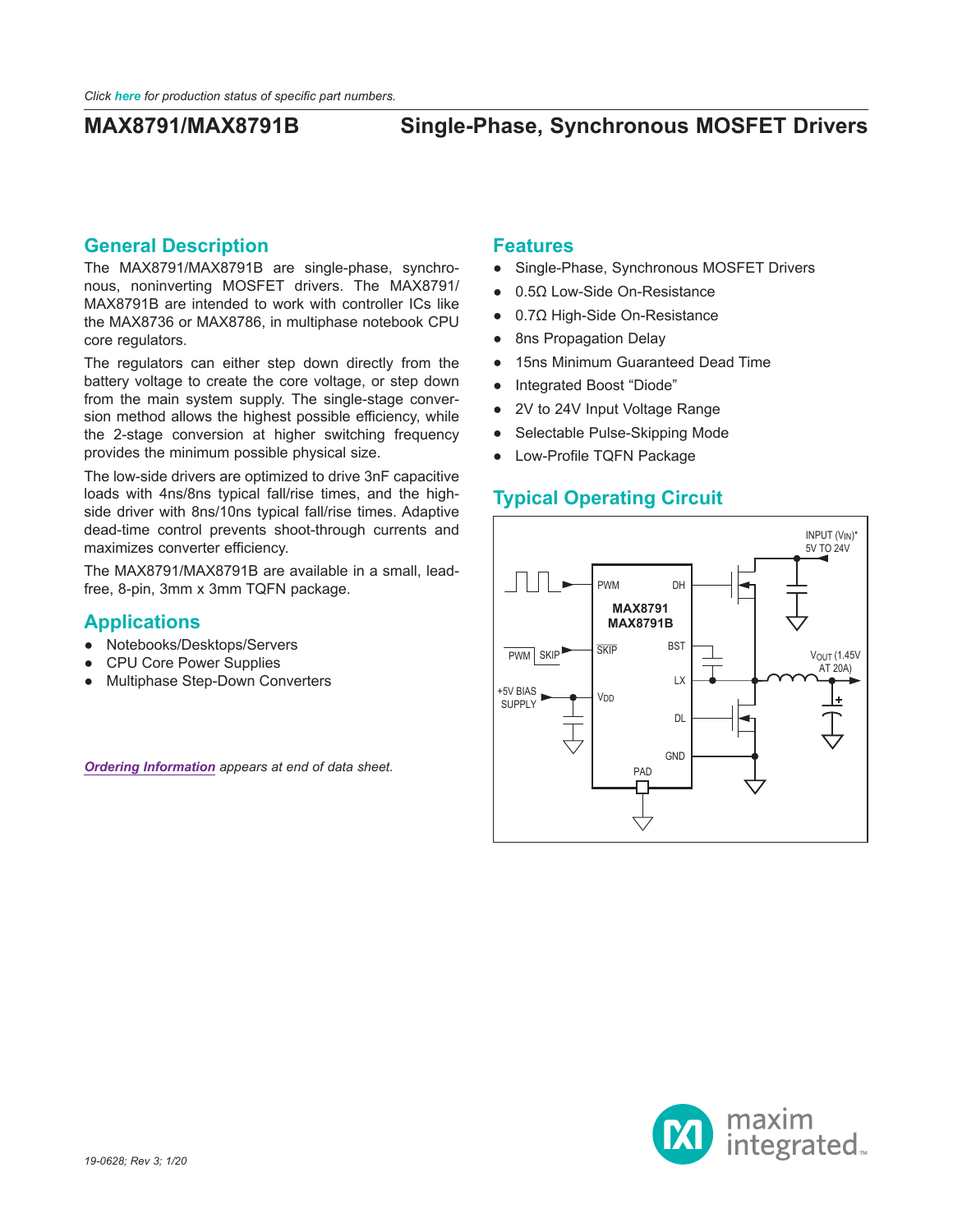## **Absolute Maximum Ratings**

Continuous Power Dissipation ( $T_A$  = +70°C) 8-Pin 3mm x 3mm TQFN (derate 16.5mW/°C above +70°C) ............................1315mW Operating Temperature Range......................... -40°C to +105°C Junction Temperature......................................................+150°C Storage Temperature Range............................ -65°C to +150°C Lead Temperature (soldering, 10s) .................................+300°C Soldering Temperature (reflow).......................................+260°C

Stresses beyond those listed under "Absolute Maximum Ratings" may cause permanent damage to the device. These are stress ratings only, and functional operation of the device at these *or any other conditions beyond those indicated in the operational sections of the specifications is not implied. Exposure to absolute maximum rating conditions for extended periods may affect device reliability.*

## **Package Information**

### **8 TQFN-EP**

| Package Code                                                | TQ833+1             |  |  |
|-------------------------------------------------------------|---------------------|--|--|
| <b>Outline Number</b>                                       | 21-0136             |  |  |
| <b>Thermal Resistance, Four-Layer Board:</b>                |                     |  |  |
| $60.81^{\circ}$ C/W*<br>Junction to Ambient $(\theta_{JA})$ |                     |  |  |
| Junction to Case (θ $_{\rm JC}$ )                           | $10.55^{\circ}$ C/W |  |  |

\**Based on JEDEC51-7* 

For the latest package outline information and land patterns (footprints), go to **[www.maximintegrated.com/packages](http://www.maximintegrated.com/packages)**. Note that a "+", "#", or "-" in the package code indicates RoHS status only. Package drawings may show a different suffix character, but the drawing pertains to the package regardless of RoHS status.

Package thermal resistances were obtained using the method described in JEDEC specification JESD51-7, using a four-layer board. For detailed information on package thermal considerations, refer to **[www.maximintegrated.com/thermal-tutorial](http://www.maximintegrated.com/thermal-tutorial)**.

## **Electrical Characteristics**

(Circuit of Figure 1, V<sub>DD</sub> = V<sub>SKIP</sub> = 5V, T<sub>A</sub> = -40°C to +105°C, unless otherwise noted. Typical values are at T<sub>A</sub> = +25°C.) (Note 1)

| <b>PARAMETER</b>                              | <b>SYMBOL</b>       | <b>CONDITIONS</b>                                                                                 |                                         | <b>MIN</b> | <b>TYP</b> | <b>MAX</b> | <b>UNITS</b> |  |
|-----------------------------------------------|---------------------|---------------------------------------------------------------------------------------------------|-----------------------------------------|------------|------------|------------|--------------|--|
| Input Voltage Range                           | V <sub>DD</sub>     |                                                                                                   |                                         | 4.20       |            | 5.50       | V            |  |
| V <sub>DD</sub> Undervoltage                  |                     | Rising edge, PWM disabled below this level                                                        |                                         |            | 3.7        |            | $\vee$       |  |
| Lockout Threshold                             | VUVLO(VDD)          | Falling edge, PWM disabled below this level                                                       |                                         | 3.0        | 3.5        | 4.0        |              |  |
|                                               |                     | PWM = open; after the shutdown hold time has expired                                              |                                         |            | 0.08       | 0.2        |              |  |
| Quiescent Supply<br>סםי<br>Current $(V_{DD})$ |                     | $SKIP = GND$ , $PWM = GND$ ,<br>$LX = GND$ (after zero crossing)                                  |                                         |            | 0.25       | 0.5        | mA           |  |
|                                               |                     | $\overline{\text{SKIP}}$ = GND or V <sub>DD</sub> , PWM = V <sub>DD</sub> , V <sub>BST</sub> = 5V |                                         |            | 0.6        | 1.5        |              |  |
| <b>DRIVERS</b>                                |                     |                                                                                                   |                                         |            |            |            |              |  |
| <b>PWM Pulse Width</b>                        | $tON(MIN)$          | Minimum on-time                                                                                   |                                         |            | 50         |            |              |  |
|                                               | $tOFF(MIN)$         | Minimum off-time                                                                                  |                                         |            | 300        |            | ns           |  |
| DL Propagation Delay                          | t <sub>PWM-DL</sub> | PWM high to DL low                                                                                |                                         |            | 10         |            | ns           |  |
| DH Propagation Delay                          | <sup>t</sup> PWM-DH | PWM low to DH low                                                                                 |                                         |            | 14         |            | ns           |  |
| DL-to-DH Dead Time                            | <sup>t</sup> DL-DH  | DL falling to DH rising                                                                           | $T_A = 0^\circ \text{C}$ to +85°C       | 15         | 30         |            |              |  |
|                                               |                     |                                                                                                   | $T_A = -40^{\circ}C$ to $+105^{\circ}C$ | 15         |            |            | ns           |  |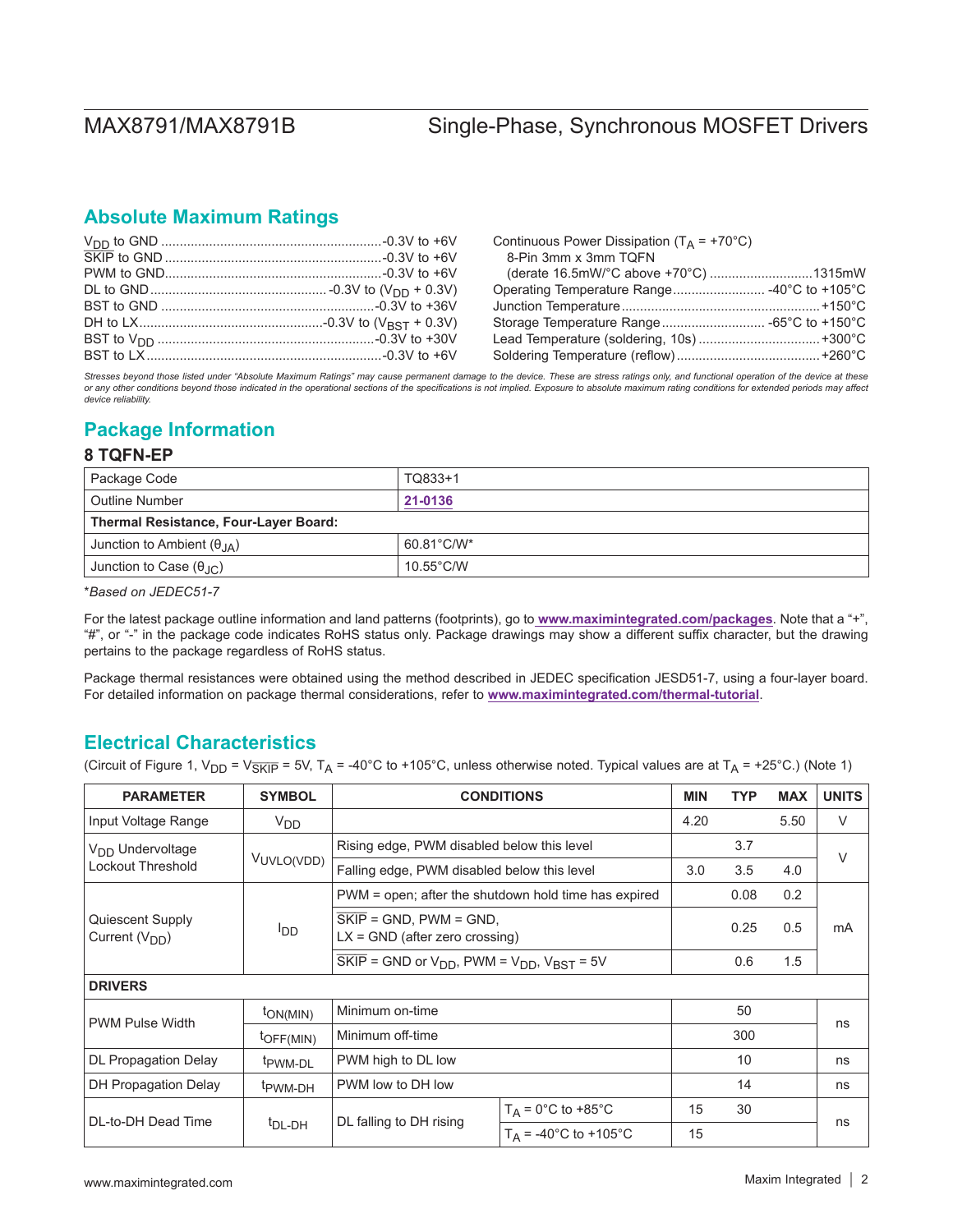# **Electrical Characteristics (continued)**

(Circuit of Figure 1, V<sub>DD</sub> = V<sub>SKIP</sub> = 5V, T<sub>A</sub> = -40°C to +105°C, unless otherwise noted. Typical values are at T<sub>A</sub> = +25°C.) (Note 1)

| <b>PARAMETER</b>                | <b>SYMBOL</b>        | <b>CONDITIONS</b>                                                                |                                                   | <b>MIN</b>                   | <b>TYP</b> | <b>MAX</b>                   | <b>UNITS</b> |
|---------------------------------|----------------------|----------------------------------------------------------------------------------|---------------------------------------------------|------------------------------|------------|------------------------------|--------------|
| DH-to-DL Dead Time              | <sup>t</sup> DH-DL   | DH falling to DL rising                                                          | $T_A = 0^\circ \text{C}$ to +85 $^\circ \text{C}$ | 15                           | 30         |                              | ns           |
|                                 |                      |                                                                                  | $T_A = -40^{\circ}C$ to $+105^{\circ}C$           | 15                           |            |                              |              |
|                                 | <sup>t</sup> F DL    | Falling, 3.0nF load                                                              |                                                   |                              | 12         |                              |              |
| <b>DL Transition Time</b>       | <sup>t</sup> R DL    | Rising, 3.0nF load                                                               |                                                   |                              | 14         |                              | ns           |
| <b>DH Transition Time</b>       | <sup>t</sup> F DH    | Falling, 3.0nF load                                                              |                                                   |                              | 8          |                              |              |
|                                 | <sup>t</sup> R DH    | Rising, 3.0nF load                                                               |                                                   |                              | 10         |                              | ns           |
| <b>DH Driver On-Resistance</b>  |                      |                                                                                  | DH, high state (pullup)                           |                              | 0.9        | 2.5                          | Ω            |
|                                 | $R_{ON(DH)}$         | BST-LX forced to 5V                                                              | DH, low state (pulldown)                          |                              | 0.7        | 2.3                          |              |
| <b>DL Driver On-Resistance</b>  |                      | DL, high state (pullup)                                                          |                                                   |                              | 0.7        | 1.8                          |              |
|                                 | $R_{ON(DL)}$         | DL, low state (pulldown)                                                         |                                                   |                              | 0.5        | 1.2                          | Ω            |
| <b>DH Driver Source Current</b> | <b>IDH SOURCE</b>    | DH forced to 2.5V, BST - LX forced to 5V                                         |                                                   |                              | 2.2        |                              | A            |
| <b>DH Driver Sink Current</b>   | <b>IDH_SINK</b>      | DH forced to 2.5V, BST - LX forced to 5V                                         |                                                   |                              | 2.7        |                              | A            |
| <b>DL Driver Source Current</b> | <b>IDL SOURCE</b>    | DL forced to 2.5V                                                                |                                                   |                              | 2.7        |                              | Α            |
| <b>DL Driver Sink Current</b>   | <b>DL_SINK</b>       | DL forced to 2.5V                                                                |                                                   |                              | 8          |                              | A            |
| Zero-Crossing Threshold         | $V_{ZX}$             | $GND - LX, \overline{SKIP} = GND$                                                |                                                   |                              | 3          |                              | mV           |
| <b>Boost On-Resistance</b>      | R <sub>ON(BST)</sub> | $V_{DD}$ = 5V, DH = LX = GND (pulldown state), $I_{BST}$ = 10mA                  |                                                   |                              | 5          | 12                           | Ω            |
|                                 |                      | High ( $DH = high$ ; $DL = low$ )                                                |                                                   | $V_{DD}$ -<br>0.4            |            |                              |              |
| <b>PWM Input Levels</b>         |                      | Midlevel                                                                         |                                                   | V <sub>DD</sub> /2<br>$-0.4$ |            | V <sub>DD</sub> /2<br>$+0.4$ | V            |
|                                 |                      | Low $(DH = low; DL = high)$                                                      |                                                   |                              |            | 0.4                          |              |
|                                 |                      | Sink; PWM forced to V <sub>DD</sub>                                              |                                                   | $-400$                       | $-200$     | -80                          |              |
| <b>PWM Input Current</b>        | I <sub>PWM</sub>     | Source; PWM forced to GND                                                        |                                                   | 80                           | $+200$     | 400                          | μA           |
| Midlevel Shutdown Hold<br>Time  | <sup>t</sup> MID     |                                                                                  |                                                   | 120                          | 300        | 600                          | ns           |
| SKIP Input Threshold            |                      | Rising edge                                                                      |                                                   |                              | 1.7        | 2.4                          | V            |
|                                 |                      | Falling edge                                                                     |                                                   | 0.8                          | 1.5        |                              |              |
| SKIP Input Current              | <b>ISKIP</b>         | Sink; $\overline{\text{SKIP}}$ forced to 0.8V to $V_{DD}$ , $T_A = +25^{\circ}C$ |                                                   | $-4$                         | $-2$       | $-0.5$                       | μA           |
| Thermal-Shutdown<br>Threshold   | <b>T</b> SHDN        | Hysteresis = $20^{\circ}$ C                                                      |                                                   |                              | $+160$     |                              | $^{\circ}C$  |

**Note 1:** Limits are 100% production tested at T<sub>A</sub> = +25°C. Maximum and minimum limits over temperature are guaranteed through correlation using statistical-quality-control (SQC) methods.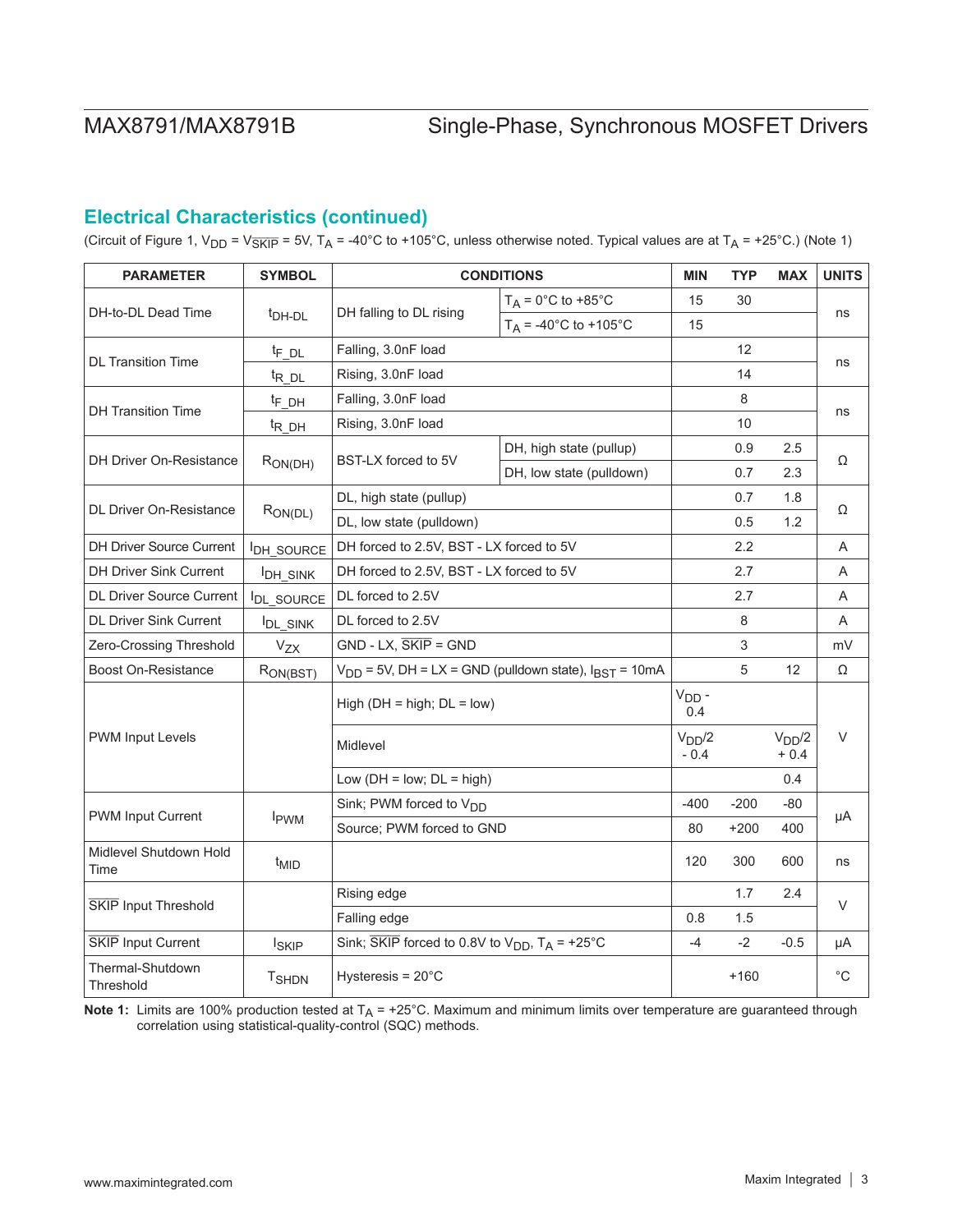# **Typical Operating Characteristics**

(Circuit of Figure 1,  $V_{DD}$  = 5V,  $C_{DH}$  = 3nF,  $C_{DL}$  = 3nF,  $T_A$  = +25°C, unless otherwise noted.)

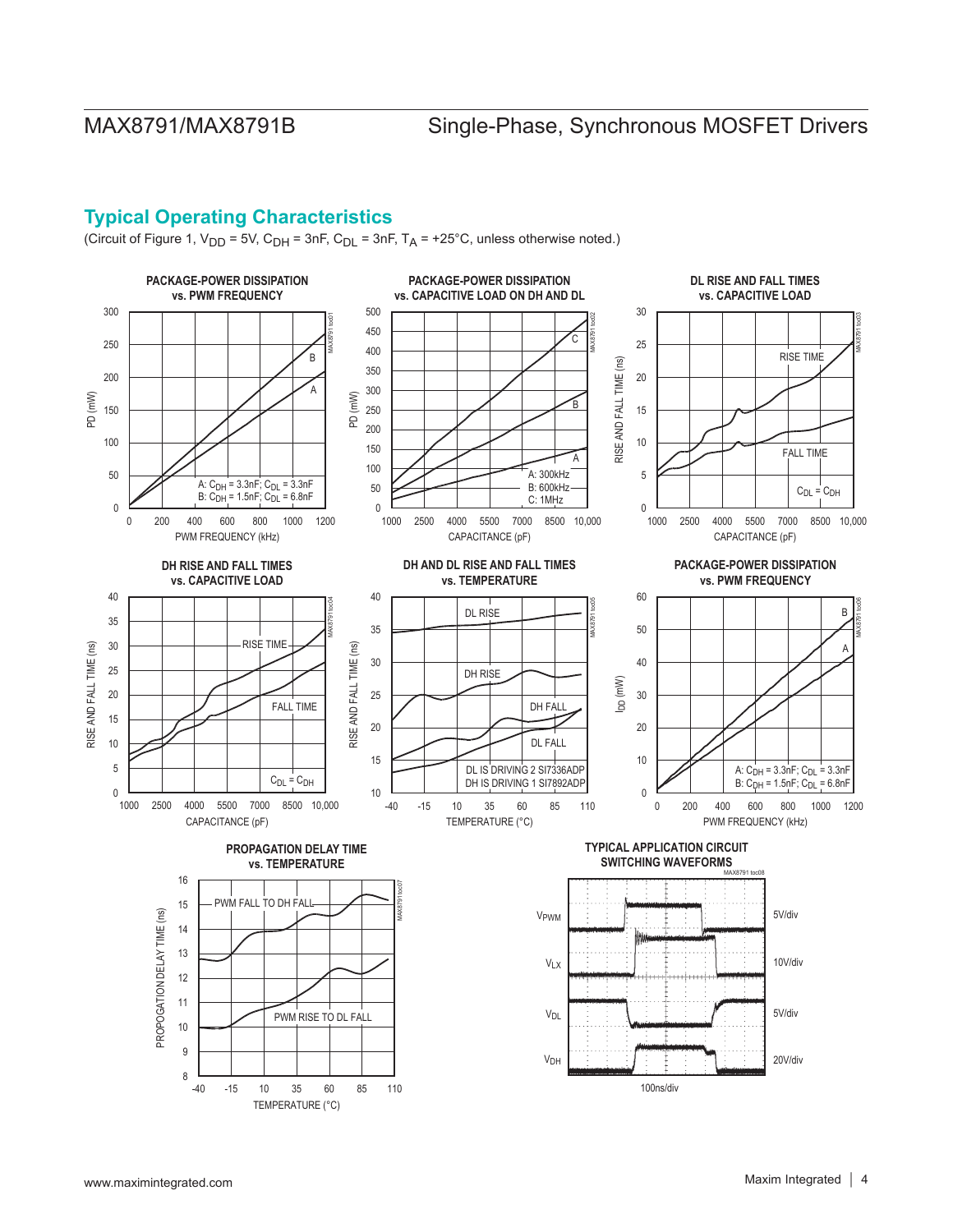# **Typical Operating Characteristics (continued)**

(Circuit of Figure 1,  $V_{DD}$  = 5V, C<sub>DH</sub> = 3nF, C<sub>DL</sub> = 3nF, T<sub>A</sub> = +25°C, unless otherwise noted.)













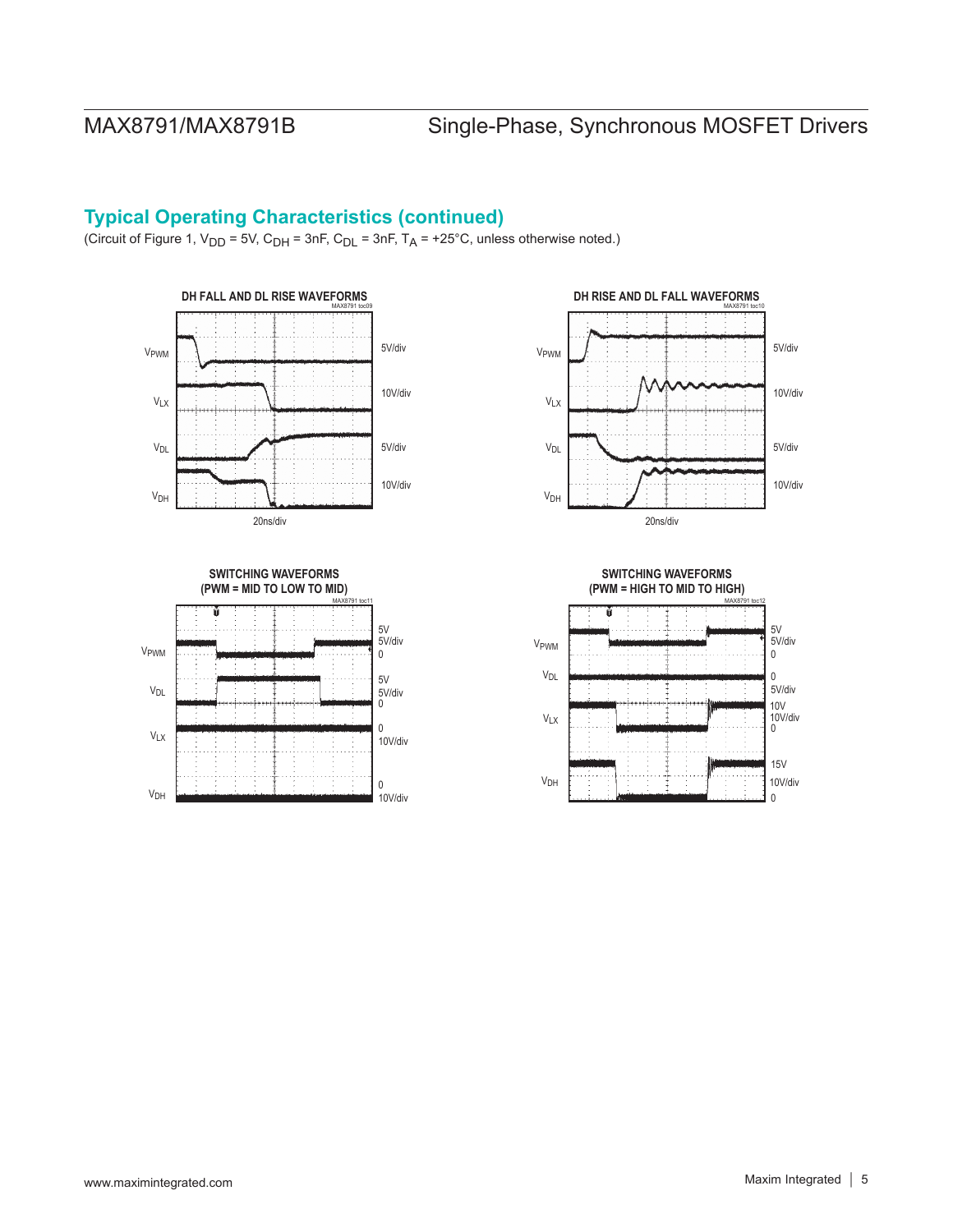# **Pin Configuration**



# **Pin Description**

| <b>PIN</b>    | <b>NAME</b> | <b>FUNCTION</b>                                                                                                                                                                                                                                                                                                                                                                                                                                                                                                                             |
|---------------|-------------|---------------------------------------------------------------------------------------------------------------------------------------------------------------------------------------------------------------------------------------------------------------------------------------------------------------------------------------------------------------------------------------------------------------------------------------------------------------------------------------------------------------------------------------------|
| 1             | <b>BST</b>  | Boost Flying-Capacitor Connection. Gate-drive power supply for DH high-side gate driver. Connect a 0.1µF or<br>0.22µF capacitor between BST and LX.                                                                                                                                                                                                                                                                                                                                                                                         |
| $\mathcal{P}$ | <b>PWM</b>  | PWM Input Pin. Noninverting DH control input from the controller IC:<br>Logic high: $DH = high (BST)$ , $DL = low (PGND)$ .<br>Midlevel: After the midlevel hold time expires, the controller enters standby mode. DH and DL pulled low.<br>Logic low: DH = low (LX), DL = high ( $V_{DD}$ ) when $\overline{SKIP}$ = high.<br>Internal pullup and pulldown resistors create the midlevel and prevent the controller from triggering an on-time if<br>this input is left unconnected (not soldered properly) or driven by a high impedance. |
| 3             | <b>GND</b>  | Power Ground for the DL Gate Drivers and Analog Ground. Connect exposed pad to GND.                                                                                                                                                                                                                                                                                                                                                                                                                                                         |
| 4             | <b>DL</b>   | PWM Low-Side Gate-Driver Output. Swings between GND and V <sub>DD</sub> . DL forced high in shutdown.                                                                                                                                                                                                                                                                                                                                                                                                                                       |
| 5             | $V_{DD}$    | Supply Voltage Input for the DL Gate Drivers. Connect to 4.2V to 5.5V supply and bypass to GND with a 1µF<br>ceramic capacitor.                                                                                                                                                                                                                                                                                                                                                                                                             |
| 6             | <b>SKIP</b> | Pulse-Skipping Mode Pin. Enable pulse-skipping mode (zero-crossing comparator enabled) when the driver is<br>operating in SKIP mode:<br>$SKIP = VDD$ PWM mode<br>$\overline{\mathsf{SKIP}}$ = GND SKIP mode<br>An internal pulldown current pulls the controller into the low-power pulse-skipping state if this input is left<br>unconnected (not soldered properly) or driven by a high impedance.                                                                                                                                        |
| 7             | LX.         | Switching Node and Inductor Connection. Low-power supply for the DH high-side gate driver. LX connects to the<br>skip-mode zero-crossing comparator.                                                                                                                                                                                                                                                                                                                                                                                        |
| 8             | <b>DH</b>   | External High-Side nMOSFET Gate-Driver Output. Swings between LX and BST.                                                                                                                                                                                                                                                                                                                                                                                                                                                                   |
|               | EP          | Exposed Pad. Connect to ground through multiple vias to reduce the thermal impedance.                                                                                                                                                                                                                                                                                                                                                                                                                                                       |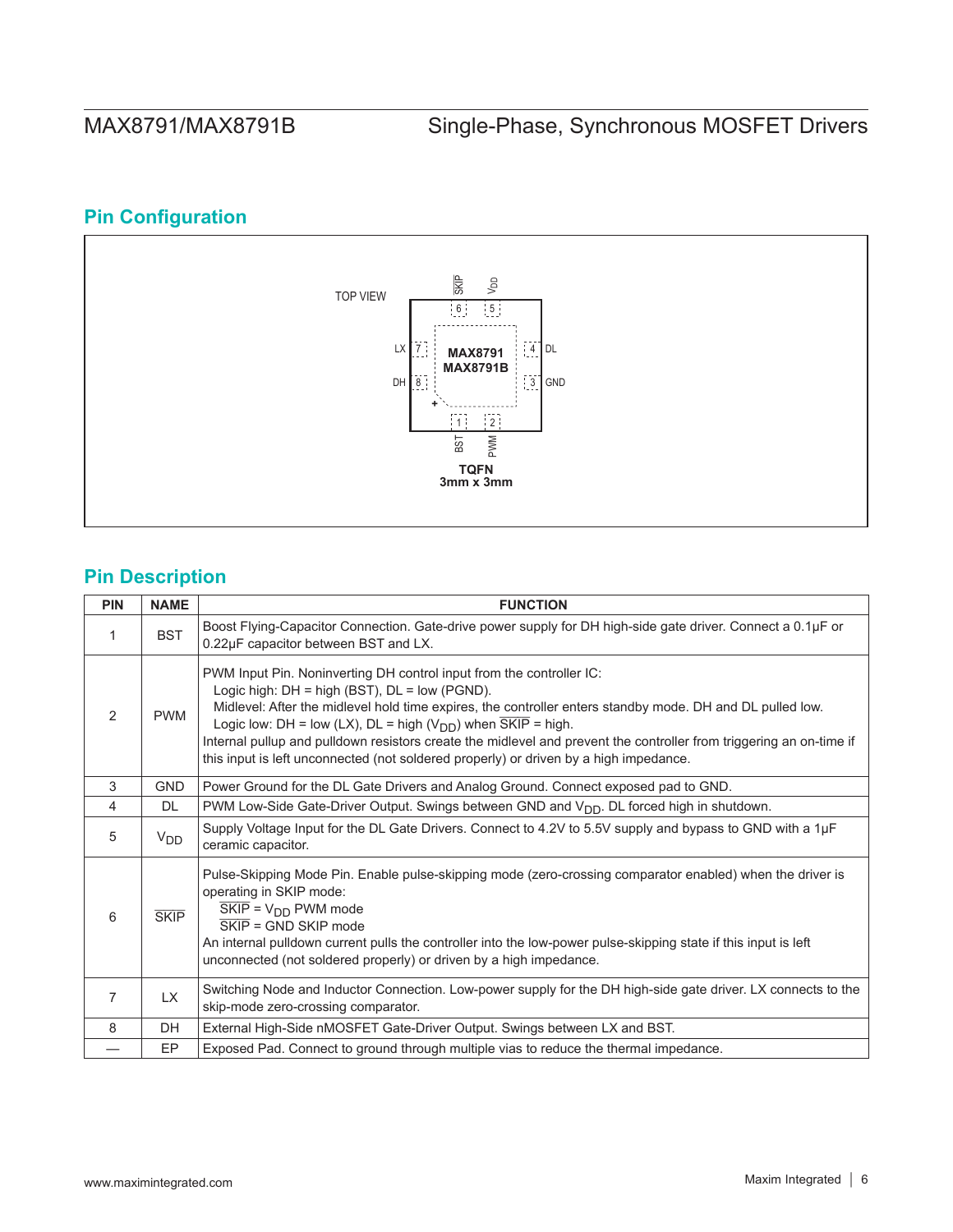

*Figure 1. Test Circuit*



*Figure 2. Timing Diagram*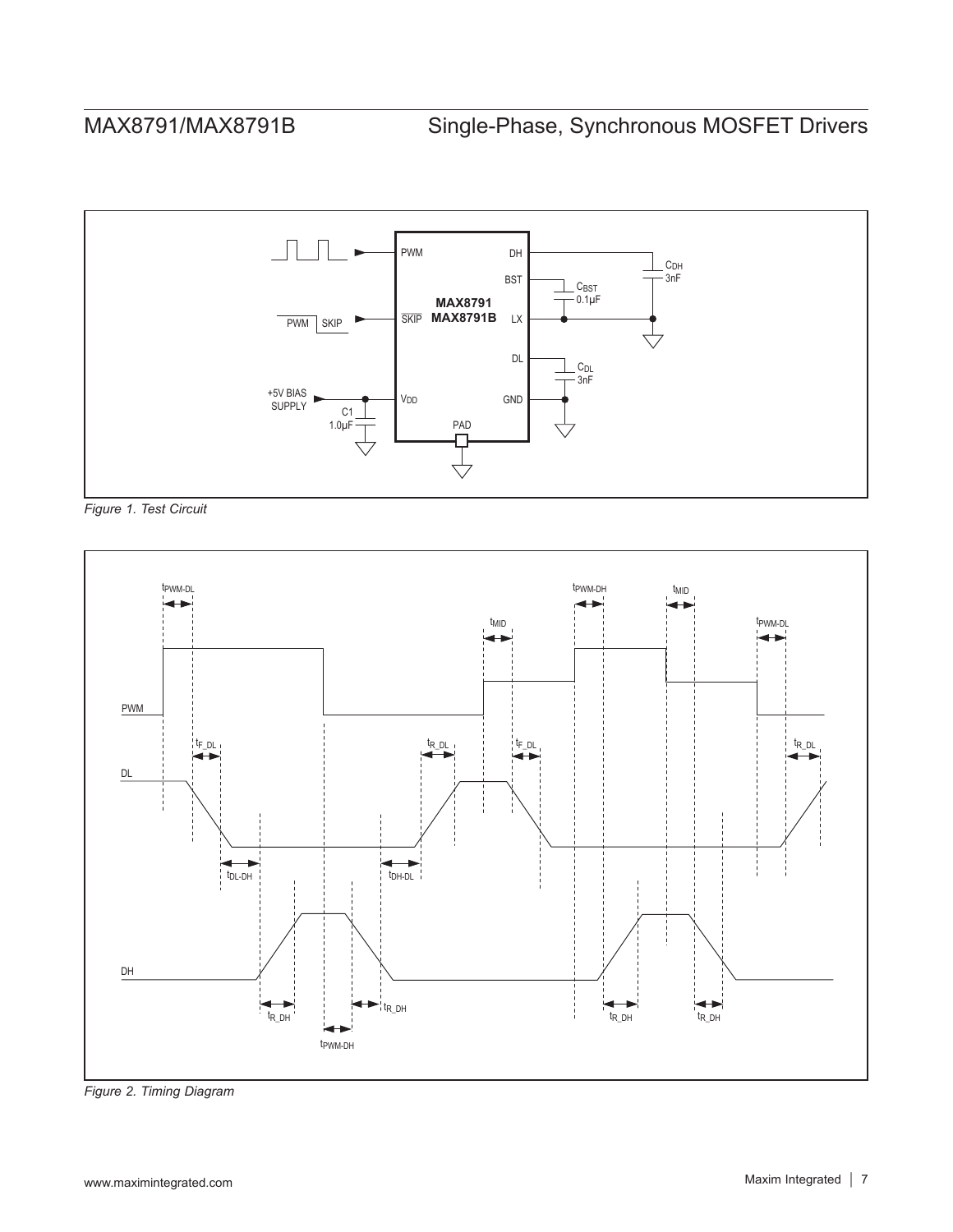

*Figure 3. Typical MOSFET-Driver Application Circuit*

### **Table 1. Typical Components**

| <b>DESIGNATION</b>                  | <b>QTY</b>    | <b>COMPONENT SUPPLIERS</b>                    |
|-------------------------------------|---------------|-----------------------------------------------|
| $ N_H$                              | 1 per phase   | Siliconix Si4860DY                            |
| $N_L$                               | 1-2 per phase | Siliconix Si4336DY                            |
| <b>BST Capacitor (CBST)</b>         | 1 per phase   | 0.1µF or 0.22µF ceramic capacitor             |
| <b>Schottky Diode</b>               | Optional      | 3A, 40V Schottky diode                        |
| Inductor (L1)                       | 1 per phase   | $0.36\mu$ H, 26A, $0.9m\Omega$ power inductor |
| Output Capacitors (COUT)            | 1-2 per phase | 330 $\mu$ F, 6m $\Omega$ per phase            |
| Input Capacitors (C <sub>IN</sub> ) | 1-2 per phase | 10µF, 25V X5R ceramic capacitors              |

### **Detailed Description**

The MAX8791/MAX8791B single-phase gate drivers, along with the MAX8736 or MAX8786 multiphase controllers, provide flexible multiphase CPU core-voltage supplies. The low driver resistance allows up to 7A output peak current. Each MOSFET driver in the MAX8791/MAX8791B is capable of driving 3nF capacitive loads with only 9ns propagation delay and 4ns/8ns (typ) fall/rise times, allowing operation up to 3MHz per phase. Larger capacitive loads are allowable but result in longer propagation and transition times. Adaptive dead-time control prevents shoot-through currents and maximizes converter efficiency while allowing operation with a variety of MOSFETs and PWM controllers. An input undervoltage lockout (UVLO) circuit allows proper power-on sequencing.

### **PWM Input**

The drivers for the MAX8791/MAX8791B are disabled— DH and DL pulled low—if the PWM input remains in the midlevel window for at least 300ns (typ). Once the PWM signal is driven high or low, the MAX8791/MAX8791B immediately exit the low-current shutdown state and resume active operation. Outside the shutdown state, the drivers are enabled based on the rising and falling thresholds specified in the *Electrical Characteristics*.

### **MOSFET Gate Drivers (DH, DL)**

The high-side driver (DH) has a 0.9Ω sourcing resistance and 0.7Ω sinking resistance, resulting in 2.2A peak sourcing current and 2.7A peak sinking current with a 5V supply voltage. The low-side driver (DL) has a typical 0.7Ω sourcing resistance and 0.3Ω sinking resistance, yielding 2.7A peak sourcing current and 8A peak sinking current. This reduces switching losses, making the MAX8791/ MAX8791B ideal for both high-frequency and high outputcurrent applications.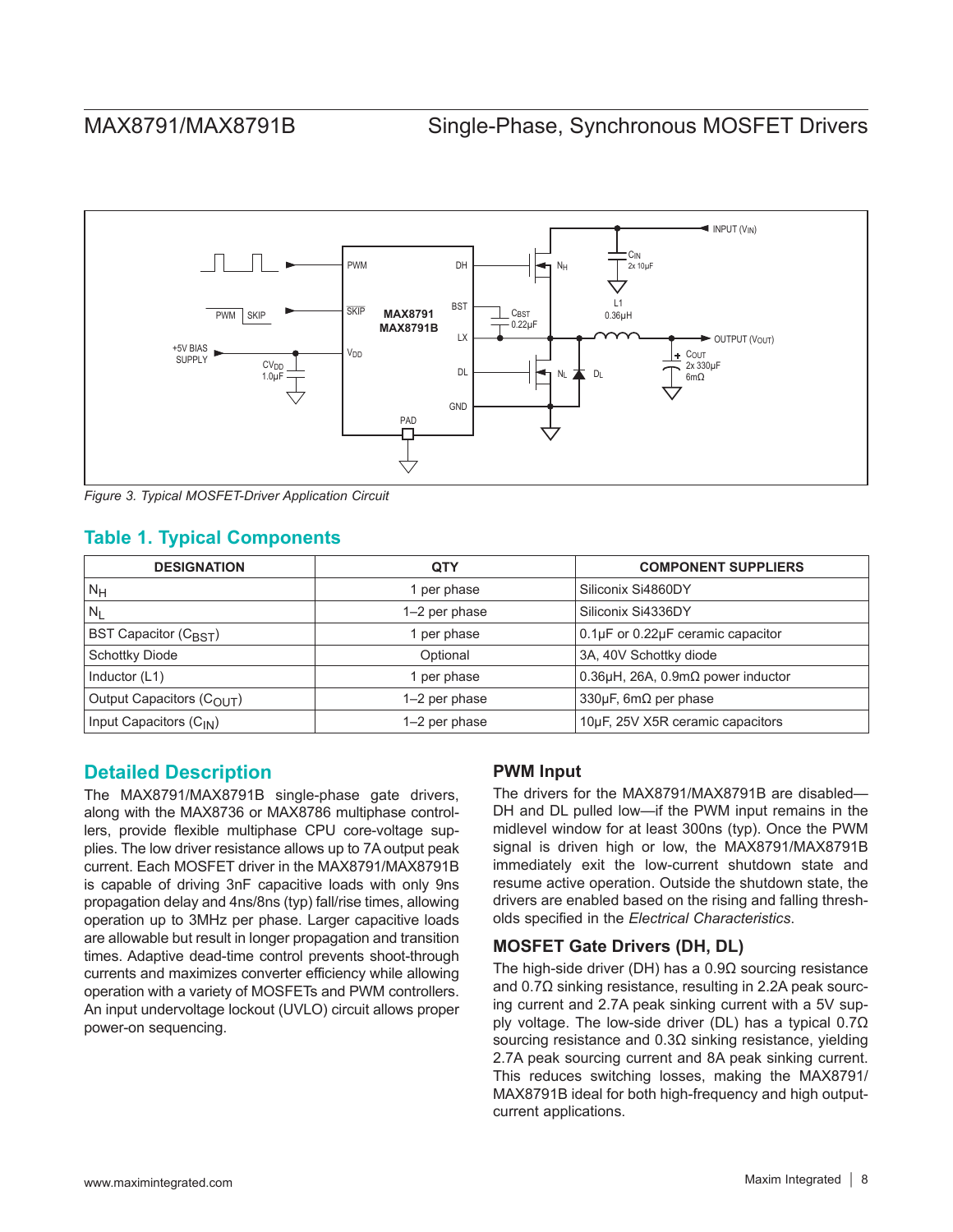

*Figure 4. Overview Block Diagram*

### **Adaptive Shoot-Through Protection**

The DH and DL drivers are optimized for driving moderately sized high-side and larger low-side power MOSFETs. This is consistent with the low duty factor seen in the notebook CPU environment, where a large  $V_{IN}$  -  $V_{OUT}$ differential exists. Two adaptive dead-time circuits monitor the DH and DL outputs and prevent the opposite-side FET from turning on until the other is fully off. The MAX8791/ MAX8791B constantly monitor the low-side driver output (DL) voltage, and only allow the high-side driver to turn on when DL drops below the adaptive threshold. Similarly, the controller monitors the high-side driver output (DH), and prevents the low side from turning on until DH falls below the adaptive threshold before allowing DL to turn on.

The adaptive driver dead time allows operation without shoot-through with a wide range of MOSFETs, minimizing delays and maintaining efficiency. There must be a low-resistance, low-inductance path from the DL and DH drivers to the MOSFET gates for the adaptive dead-time circuits to work properly; otherwise, the sense circuitry in the MAX8791/MAX8791B interprets the MOSFET gates

as off while charge actually remains. Use very short, wide traces (50 mils to 100 mils wide if the MOSFET is 1in from the driver).

### **Internal Boost Switch**

The MAX8791/MAX8791B use a bootstrap circuit to generate the necessary drive voltage to fully enhance the high-side n-channel MOSFET. The internal p-channel MOSFET creates an ideal diode, providing a low voltage drop between  $V_{\text{DD}}$  and BST.

The selected high-side MOSFET determines appropriate boost capacitance values ( $C_{\text{BST}}$  in Figure 1), according to the following equation:

## $C_{\text{BST}} = Q_{\text{GATE}} / \Delta V_{\text{RST}}$

where Q<sub>GATE</sub> is the total gate charge of the high-side MOSFET and  $\Delta V_{\text{BST}}$  is the voltage variation allowed on the high-side MOSFET driver. Choose  $\Delta V_{\text{BST}} = 0.1V$  to  $0.2V$  when determining  $C_{\text{BST}}$ . The boost flying capacitor should be a low equivalent-series resistance (ESR) ceramic capacitor.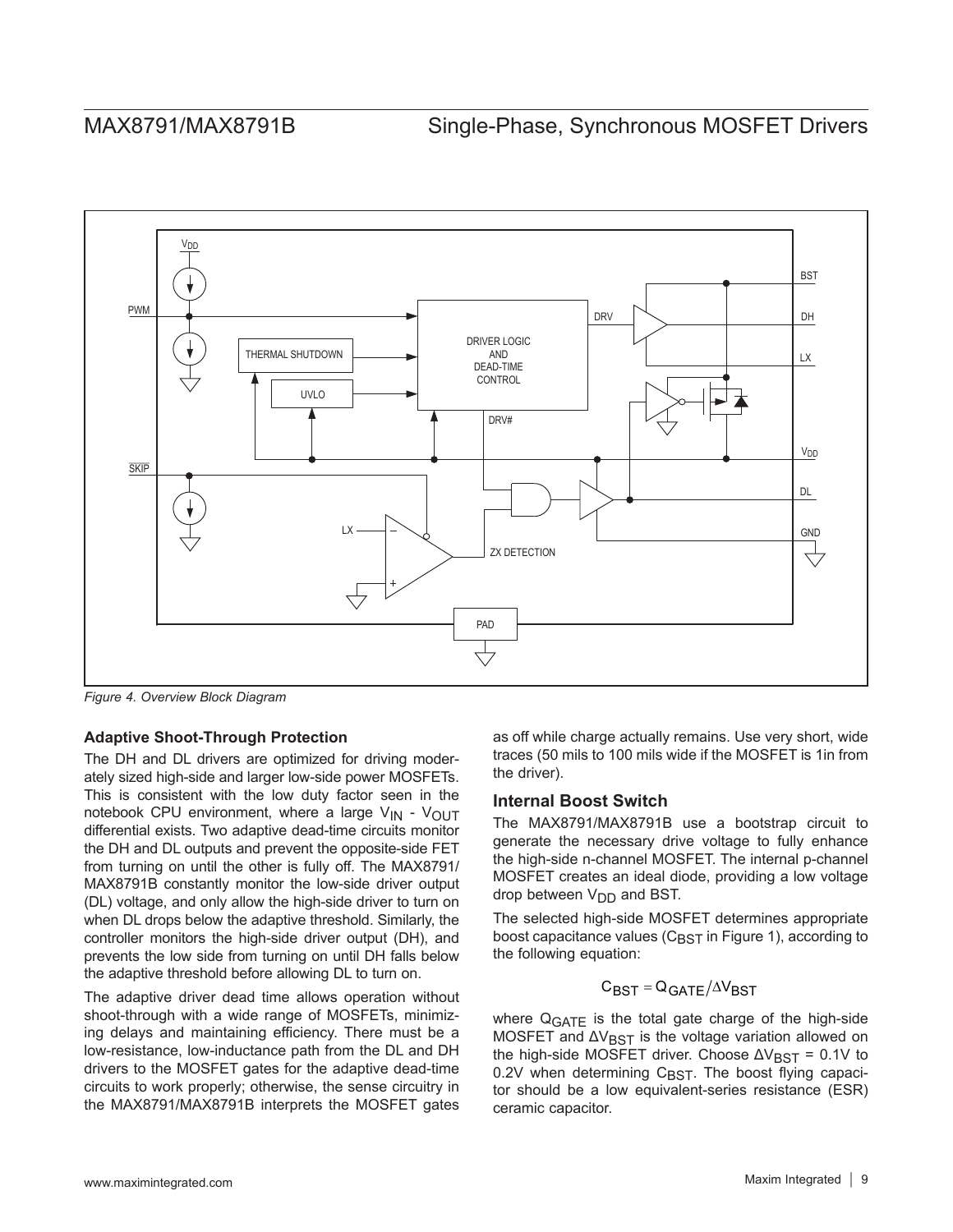### **5V Bias Supply (V<sub>DD</sub>)**

V<sub>DD</sub> provides the supply voltage for the internal logic circuits. Bypass  $V_{DD}$  with a 1µF or larger ceramic capacitor to GND to limit noise to the internal circuitry. Connect these bypass capacitors as close as possible to the IC.

#### **Input Undervoltage Lockout**

When  $V_{DD}$  is below the UVLO threshold, DH and DL are held low. Once  $V_{DD}$  is above the UVLO threshold and while PWM is low, DL is driven high and DH is driven low. This prevents the output of the converter from rising before a valid PWM signal is applied.

### **Low-Power Pulse Skipping**

The MAX8791/MAX8791B enter into low-power pulseskipping mode when SKIP is pulled low. In skip mode, an inherent automatic switchover to pulse-frequency modulation (PFM) takes place at light loads. A zero-crossing comparator truncates the low-side switch on-time at the inductor current's zero crossing. The comparator senses the voltage across LX and GND. Once  $V_{1}x - V_{GND}$  drops below the zero-crossing comparator threshold (see the *Electrical Characteristics*), the comparator forces DL low. This mechanism causes the threshold between pulse-skipping PFM and non-skipping PWM operation to coincide with the boundary between continuous and discontinuous inductor-current operation. The PFM/PWM crossover occurs when the load current of each phase is equal to 1/2 the peak-to-peak ripple current, which is a function of the inductor value. For a battery input range of 7V to 20V, this threshold is relatively constant, with only a minor dependence on the input voltage due to the typically low duty cycles. The switching waveforms may appear noisy and asynchronous when light loading activates the pulse-skipping operation, but this is a normal operating condition that results in high light-load efficiency.

### **Applications Information**

### **Power-MOSFET Selection**

Most of the following MOSFET guidelines focus on the challenge of obtaining high load-current capability when using high-voltage (> 20V) AC adapters. Low-current applications usually require less attention. The high-side MOSFET  $(N_H)$  must be able to dissipate the resistive losses plus the switching losses at both  $V_{IN(MIN)}$  and VIN(MAX). Calculate both these sums. Ideally, the losses at  $V_{IN(MIN)}$  should be roughly equal to losses at  $V_{IN(MAX)}$ , with lower losses in between. If the losses at  $V_{IN(MIN)}$  are significantly higher than the losses at  $V_{IN(MAX)}$ , consider increasing the size of NH (reducing  $R_{DS(ON)}$  but increasing C<sub>GATE</sub>). Conversely, if the losses at  $V_{IN(MAX)}$  are significantly higher than the losses at  $V_{IN(MIN)}$ , consider reducing the size of NH (increasing  $R_{DS(ON)}$  but reducing  $C<sub>GATF</sub>$ ). If  $V<sub>IN</sub>$  does not vary over a wide range, the minimum power dissipation occurs where the resistive losses equal the switching losses. Choose a low-side MOSFET that has the lowest possible on-resistance  $(R_{DS(ON)}),$ comes in a moderate-sized package (i.e., one or two 8-pin SOs, DPAK, or D2PAK), and is reasonably priced. Ensure that the DL gate driver can supply sufficient current to support the gate charge and the current injected into the parasitic gate-to-drain capacitor caused by the high-side MOSFET turning on; otherwise, cross-conduction problems can occur.

### **MOSFET Power Dissipation**

Worst-case conduction losses occur at the duty factor extremes. For the high-side MOSFET  $(N_H)$ , the worstcase power dissipation due to resistance occurs at the minimum input voltage:

$$
PD\left(N_H \: \text{RESISTIVE}\right) = \left(\frac{V_{OUT}}{V_{IN}}\right)\left(\frac{I_{LOAD}}{\eta_{TOTAL}}\right)^2 R_{DS(ON)}
$$

where ητοτ<sub>AL</sub> is the total number of phases. Generally, a small high-side MOSFET is desired to reduce switching losses at high input voltages. However, the  $R_{DS(ON)}$ required to stay within package-power dissipation often limits how small the MOSFETs can be. Again, the optimum occurs when the switching losses equal the conduction  $(R_{DS(ON)})$  losses. High-side switching losses do not usually become an issue until the input is greater than approximately 15V.

Calculating the power dissipation in high-side MOSFETs  $(N_H)$  due to switching losses is difficult since it must allow for difficult quantifying factors that influence the turn-on and turn-off times. These factors include the internal gate resistance, gate charge, threshold voltage, source inductance, and PCB layout characteristics.

The following switching-loss calculation provides only a very rough estimate and is no substitute for prototype evaluation, preferably including verification using a thermocouple mounted on NH:

$$
PD(N_{H} \text{ SWITCHING}) = \left(\frac{V_{IN(MAX)}LOADfsw}{n_{TOTAL}}\right)\left(\frac{Q_{G(SW)}}{I_{GATE}}\right) + \frac{C_{OSS}V_{IN}^{2}f_{SW}}{2}
$$

where  $C<sub>OSS</sub>$  is the N<sub>H</sub> MOSFET's output capacitance,  $Q<sub>G(SW)</sub>$  is the charge needed to turn on the high-side MOSFET, and  $I<sub>GATE</sub>$  is the peak gate-drive source/sink current (5A typ).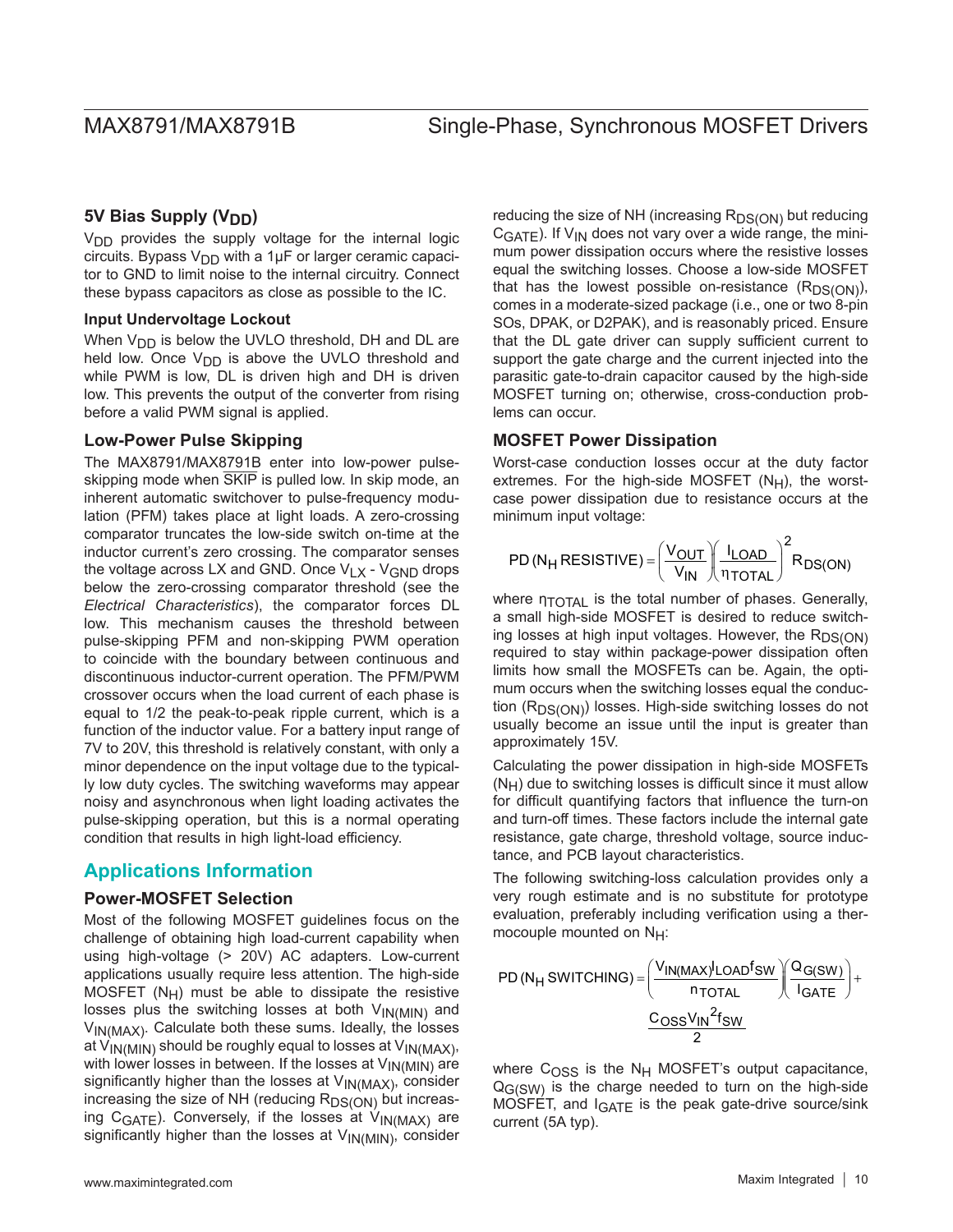Switching losses in the high-side MOSFET can become an insidious heat problem when maximum AC adapter voltages are applied due to the squared term in the switching-loss equation above. If the high-side MOSFET chosen for adequate  $R_{DS(ON)}$  at low battery voltages becomes extraordinarily hot when biased from VIN(MAX), consider choosing another MOSFET with lower parasitic capacitance.

For the low-side MOSFET  $(N_1)$ , the worst-case power dissipation always occurs at the maximum input voltage:

$$
PD(N_L \; RESISTIVE) = \left[1 - \left(\frac{V_{OUT}}{V_{IN(MAX)}}\right)\right] \left(\frac{I_{LOAD}}{\eta_{TOTAL}}\right)^2 R_{DS(ON)}
$$

The worst case for MOSFET power dissipation occurs under heavy load conditions that are greater than ILOAD(MAX), but are not quite high enough to exceed the current limit and cause the fault latch to trip. The MOSFETs must have a good-sized heatsink to handle the overload power dissipation. The heat sink can be a large copper field on the PCB or an externally mounted device.

An optional Schottky diode only conducts during the dead time when both the high-side and low-side MOSFETs are off. Choose a Schottky diode with a forward voltage low enough to prevent the low-side MOSFET body diode from turning on during the dead time, and a peak current rating higher than the peak inductor current. The Schottky diode must be rated to handle the average power dissipation per switching cycle. This diode is optional and can be removed if efficiency is not critical.

#### **IC Power Dissipation and Thermal Considerations**

Power dissipation in the IC package comes mainly from driving the MOSFETs. Therefore, it is a function of both switching frequency and the total gate charge of the selected MOSFETs. The total power dissipation when both drivers are switching is given by:

$$
PD({\sf IC})\!=\!{\sf I}_{BIAS}\times 5{\sf V}
$$

where  $I<sub>BIAS</sub>$  is the bias current of the 5V supply calculated in the *5V Bias Supply (VDD)* section. The rise in die temperature due to self-heating is given by the following formula:

$$
\Delta T_J = \theta_{JA} \times PD(IC)
$$

where PD(IC) is the power dissipated by the device, and  $\theta_{\text{IA}}$  is the package's thermal resistance. The typical thermal resistance is 60.81°C/W for the 3mm x 3mm TQFN package.

### **Avoiding dV/dt Turning on the Low-Side MOSFET**

At high input voltages, fast turn-on of the high-side MOSFET can momentarily turn on the low-side MOSFET due to the high dV/dt appearing at the drain of the lowside MOSFET. The high dV/dt causes a current flow through the Miller capacitance (C<sub>RSS</sub>) and the input capacitance  $(C<sub>ISS</sub>)$  of the low-side MOSFET. Improper selection of the low-side MOSFET that results in a high ratio of C<sub>RSS</sub>/C<sub>ISS</sub> makes the problem more severe. To avoid this problem, minimize the ratio of  $C_{RSS}/C_{ISS}$  when selecting the low-side MOSFET. Adding a 1Ω to 4.7Ω resistor between BST and  $C_{\text{RST}}$  can slow the high-side MOSFET turn-on. Similarly, adding a small capacitor from the gate to the source of the high-side MOSFET has the same effect. However, both methods work at the expense of increased switching losses.

#### **Layout Guidelines**

The MAX8791/MAX8791B MOSFET driver sources and sinks large currents to drive MOSFETs at high switching speeds. The high di/dt can cause unacceptable ringing if the trace lengths and impedances are not well controlled. The following PCB layout guidelines are recommended when designing with the MAX8791/MAX8791B:

- 1) Place all decoupling capacitors as close as possible to their respective IC pins.
- 2) Minimize the length of the high-current loop from the input capacitor, the upper switching MOSFET, and the low-side MOSFET back to the input-capacitor negative terminal.
- 3) Provide enough copper area at and around the switching MOSFETs and inductors to aid in thermal dissipation.
- 4) Connect GND of the MAX8791/MAX8791B as close as possible to the source of the low-side MOSFETs.

A sample layout is available in the MAX8786 evaluation kit.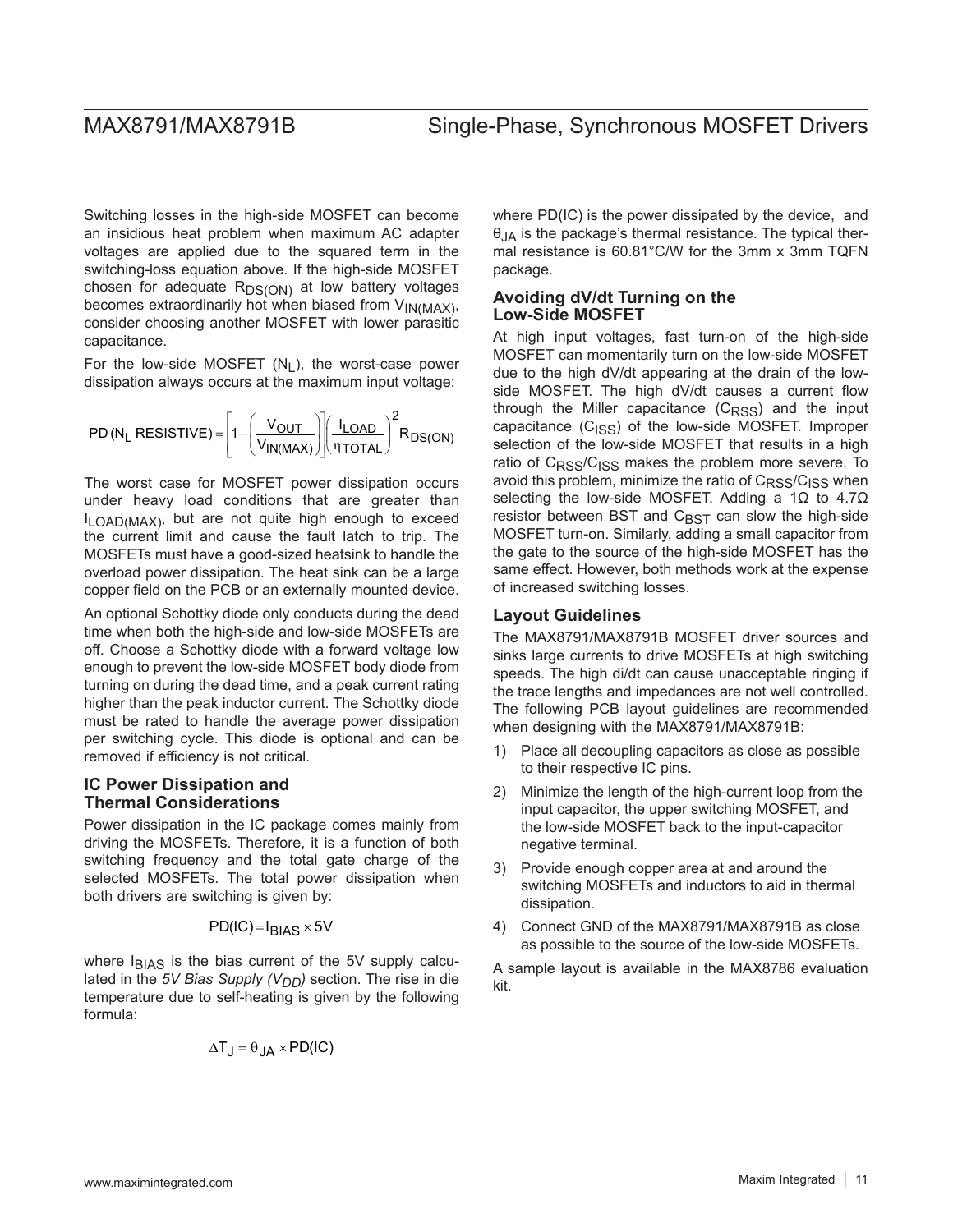# <span id="page-11-0"></span>**Ordering Information**

| <b>PART</b>  | <b>TEMP RANGE</b>                     | <b>PIN-PACKAGE</b> |
|--------------|---------------------------------------|--------------------|
| MAX8791GTA+  | -40 $^{\circ}$ C to +105 $^{\circ}$ C | 8 TOFN-EP*         |
| MAX8791BGTA+ | -40 $^{\circ}$ C to +105 $^{\circ}$ C | 8 TOFN-EP*         |

+*Denotes a lead(Pb)-free/RoHS-compliant package.* \**EP = Exposed pad.*

# **Chip Information**

PROCESS: BiCMOS